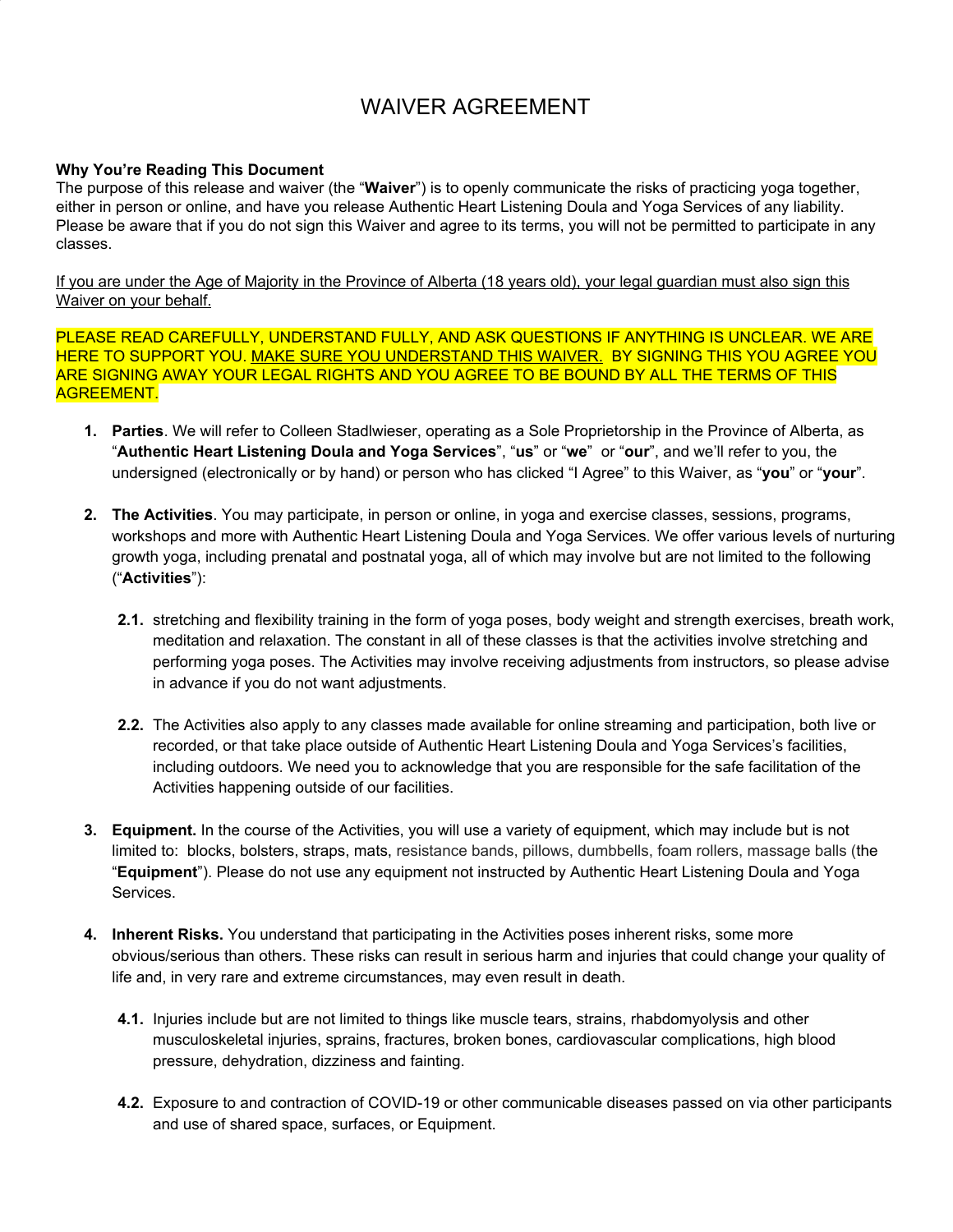- **4.3.** Additional risks of Activities for pregnant or post-natal women to the health of your fetus and your body, including but not limited to pregnancy loss, low birth weight, early delivery and postpartum complications.
- **4.4.** Additional risks posed by participating in the Activities online, as there is no in-person supervision or space provided for you, and you will therefore need to ensure the safety of the Activities, using your judgment how to best practice them, not pushing yourself too far or attempting anything you feel unsure how to perform.
- **4.5.** Other risks posed for Activities performed outdoors, such as tripping or collision with human or natural elements, sun exposure and risk of dehydration, insects, exposure to infections, diseases, pollutants as well as other environmental factors. You understand and agree that it is your responsibility to ensure a safe space/environment to perform the Activities.
- **5. Affirmation of Health**. By participating in any Activities with Authentic Heart Listening Doula and Yoga Services, you affirm that you have sought medical advice regarding your fitness or are certain of your ability to practice advanced level yoga. If you have any pre-existing medical conditions (e.g. asthma, diabetes, heart disease), physical injuries, weakness, are pregnant, post-natal or post-surgery, you should consult with your doctor first before engaging in the Activities. By participating in the Activities you are ascertaining that you are 6-weeks postpartum and have consulted with your doctor. Please communicate and inform us IMMEDIATELY if at any point you do not feel well during the Activities.
- **6. COVID-19 / Infectious Disease.** Amidst the current developments surrounding communicable diseases, you acknowledge that every time you participate in the Activities you are affirming that you are healthy and that you do not present an increased risk due to COVID-19 or other infectious diseases. If at any point within 14 days prior to participating in any of the Activities, you have suffered from symptoms of a communicable disease (including but not limited to fever, chills, cough, shortness of breath, or sore throat), been in close contact with someone with a known or suspected case or in a hot spot area, or else are uncertain of your health or risk of transmission, you agree not to join or participate in the Activities and you should consult with your doctor. You agree to update us regarding your health or risk factor and to comply with all measures and policies implemented by Authentic Heart Listening Doula and Yoga Services and applicable public health guidelines (federal, state/provincial, local, CDC and others) as updated, including but not limited to wearing masks, personal hygiene and social distancing, and allowing your temperature to be checked before arriving on the premises or relevant practice space. We are all in this together and it is important to follow guidelines, act responsibly and with care towards one another in order to ensure everyone's safety!
	- **6.1. Consent to Cooperate with Contact Tracing.** You understand and agree that Authentic Heart Listening Doula and Yoga Services may disclose your personal information to the relevant authorities as required by law and policies related to the containment of COVID-19 through contact tracing or for other lawful purposes.
- **7. Voluntary Assumption of Risk**. You have read this Waiver and understand the risks of participating in the Activities with Authentic Heart Listening Doula and Yoga Services. Your signature below, electronic signature or clicking 'I Agree', and your participation in the classes with Authentic Heart Listening Doula and Yoga Services illustrates your voluntary engagement and assumption of the risks of the Activities.
- **8. Release, Waiver and Indemnity**. You hereby release, hold harmless, indemnify and waive any claims against Colleen Stadlwieser, its members, directors, officers, contractors, employees, volunteers, agents, executors, administrators, successors, family members and assigns (the "**Released Parties**") from any liability and damages arising from death or personal injuries, including the contraction of COVID-19 or other communicable diseases, however caused including as a result of Authentic Heart Listening Doula and Yoga Services's negligence, during your participation in the Activities with Authentic Heart Listening Doula and Yoga Services. You are releasing the Released Parties at your own risk and you agree to forfeit any and all forms of legal recourse which may be available to you, including but not limited to any form of damages, as a result of your participation in the Activities.